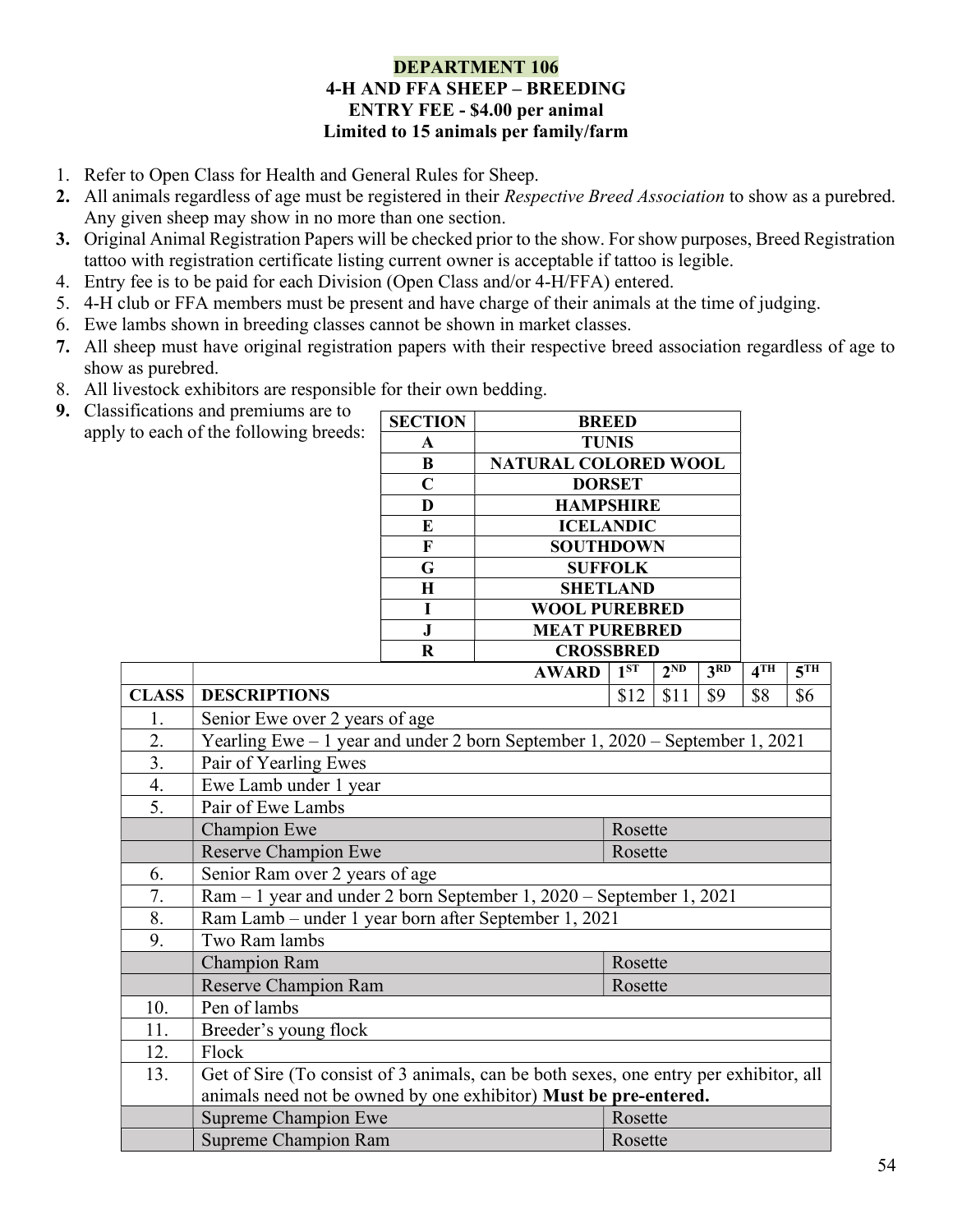### DEPARTMENT 106 SECTION L 4-H AND FFA BREEDING SHEEP SHOWMANSHIP

|              |                             | <b>AWARD</b> | 1 <sub>ST</sub> | $2^{\rm ND}$ | 2RD | $\mathbf{A}$ TH | $5$ TH |
|--------------|-----------------------------|--------------|-----------------|--------------|-----|-----------------|--------|
| <b>CLASS</b> | <b>DESCRIPTIONS</b>         |              |                 |              | \$9 | \$8             | \$7    |
|              | Showmanship 8-13 yrs. old   |              |                 |              |     |                 |        |
|              | Showmanship 14 yrs. & older |              |                 |              |     |                 |        |
|              | <b>Champion Showman</b>     |              | Rosette         |              |     |                 |        |
|              | Reserve Champion Showman    |              | Rosette         |              |     |                 |        |

# DEPARTMENT 106 SECTION K 4-H AND FFA SHEEP – MARKET LAMBS ENTRY FEE - \$4.00 per animal

- 1. Refer to Open Class for Health and General Rules for Sheep.
- 2. No exhibitor may show more than two individual lambs, but one may also be designated as a carcass animal.
- 3. Minimum weight 80 lbs. per lamb.
- 4. Open to purebred and crossbred ewe and wether lambs, ewe lambs shown in breeding classes cannot be show in market class.
- 5. Lambs will be show in weight classes. Note: Due to weight variances and weight limits, the fair will set the number of weight classes.
- 6. Lambs should be slick sheared.

|  |  |  | All livestock exhibitors are responsible for their own bedding. |                                                                                                                                                                                                                                     | (Premiums) |  |
|--|--|--|-----------------------------------------------------------------|-------------------------------------------------------------------------------------------------------------------------------------------------------------------------------------------------------------------------------------|------------|--|
|  |  |  |                                                                 | <u>ive</u> in the second of the second of the second of the second of the second of the second of the second of the second of the second of the second of the second of the second of the second of the second of the second of the |            |  |

| <b>CLASS</b> | <b>DESCRIPTIONS</b>                | <b>AWARD</b> | $1^{ST}$ | $2^{ND}$ | 3 <sup>RD</sup> | 4 <sup>TH</sup> | 5 <sup>TH</sup> |  |  |  |
|--------------|------------------------------------|--------------|----------|----------|-----------------|-----------------|-----------------|--|--|--|
| 1.           | <b>MARKET LAMB</b>                 |              | \$12     | \$10     | \$9             | \$7             | \$6             |  |  |  |
|              | <b>Lightweight Classes</b>         |              |          |          |                 |                 |                 |  |  |  |
|              | ❖ Lightweight                      |              |          |          |                 |                 |                 |  |  |  |
|              | Medium Lightweight                 |              |          |          |                 |                 |                 |  |  |  |
|              | ❖ Heavy Lightweight                |              |          |          |                 |                 |                 |  |  |  |
|              | <b>Champion Lightweight</b>        |              | Ribbon   |          |                 |                 |                 |  |  |  |
|              | Reserve Champion Lightweight       |              | Ribbon   |          |                 |                 |                 |  |  |  |
|              | <b>Middleweight Classes</b>        |              |          |          |                 |                 |                 |  |  |  |
|              | ❖ Light Middleweight               |              |          |          |                 |                 |                 |  |  |  |
|              | ❖ Medium Middleweight              |              |          |          |                 |                 |                 |  |  |  |
|              | ❖ Heavy Middleweight               |              |          |          |                 |                 |                 |  |  |  |
|              | <b>Champion Middleweight</b>       |              | Ribbon   |          |                 |                 |                 |  |  |  |
|              | Reserve Champion Middleweight      |              | Ribbon   |          |                 |                 |                 |  |  |  |
|              | <b>Heavyweight Classes</b>         |              |          |          |                 |                 |                 |  |  |  |
|              | ❖ Light Heavyweight                |              |          |          |                 |                 |                 |  |  |  |
|              | ❖ Medium Heavyweight               |              |          |          |                 |                 |                 |  |  |  |
|              | ❖ Heavyweight                      |              |          |          |                 |                 |                 |  |  |  |
|              | Champion Heavyweight<br>Ribbon     |              |          |          |                 |                 |                 |  |  |  |
|              | Reserve Champion Heavyweight       | Ribbon       |          |          |                 |                 |                 |  |  |  |
|              | <b>Grand Champion Market Lamb</b>  |              | Rosette  |          |                 |                 |                 |  |  |  |
|              | Reserve Grand Champion Market Lamb |              | Rosette  |          |                 |                 |                 |  |  |  |
|              | County bred/Homebred Animal        |              | Rosette  |          |                 |                 |                 |  |  |  |